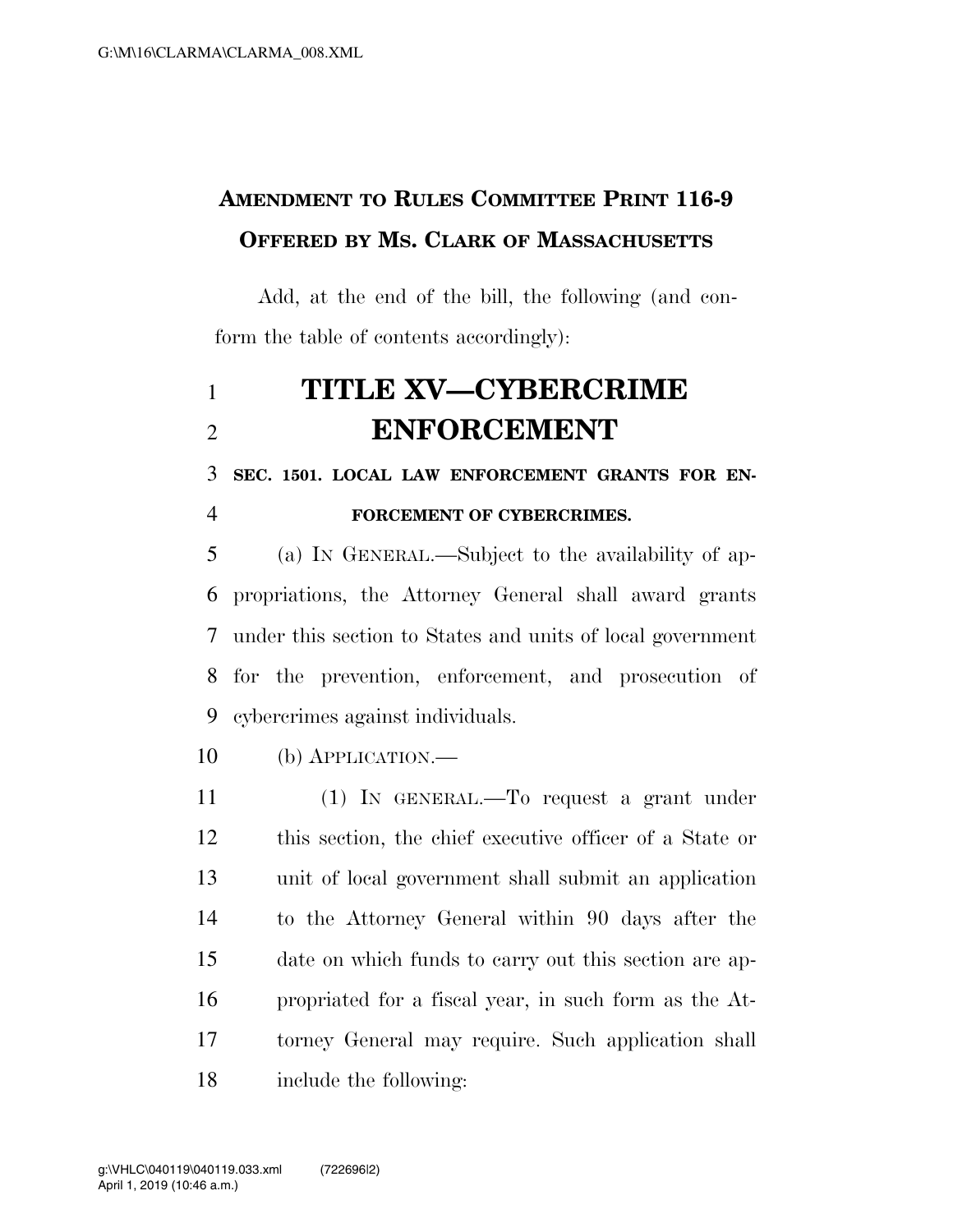| $\mathbf{1}$   | (A) A certification that Federal funds          |
|----------------|-------------------------------------------------|
| $\overline{2}$ | made available under this section will not be   |
| 3              | used to supplant State or local funds, but will |
| $\overline{4}$ | be used to increase the amounts of such funds   |
| 5              | that would, in the absence of Federal funds, be |
| 6              | made available for law enforcement activities.  |
| 7              | (B) An assurance that, not fewer than 30        |
| 8              | days before the application (or any amendment   |
| 9              | to the application) was submitted to the Attor- |
| 10             | ney General, the application (or amendment)     |
| 11             | was submitted for review to the governing body  |
| 12             | of the State or unit of local government (or to |
| 13             | an organization designated by that governing    |
| 14             | body).                                          |
| 15             | (C) An assurance that, before the applica-      |
| 16             | tion (or any amendment to the application) was  |
| 17             | submitted to the Attorney General—              |
| 18             | (i) the application (or amendment)              |
| 19             | was made public; and                            |
| 20             | (ii) an opportunity to comment on the           |
| 21             | application (or amendment) was provided         |
| 22             | to citizens and to neighborhood or commu-       |
| 23             | nity-based organizations, to the extent ap-     |
| 24             | or established<br>plicable<br>law<br>procedure  |
| 25             | makes such an opportunity available.            |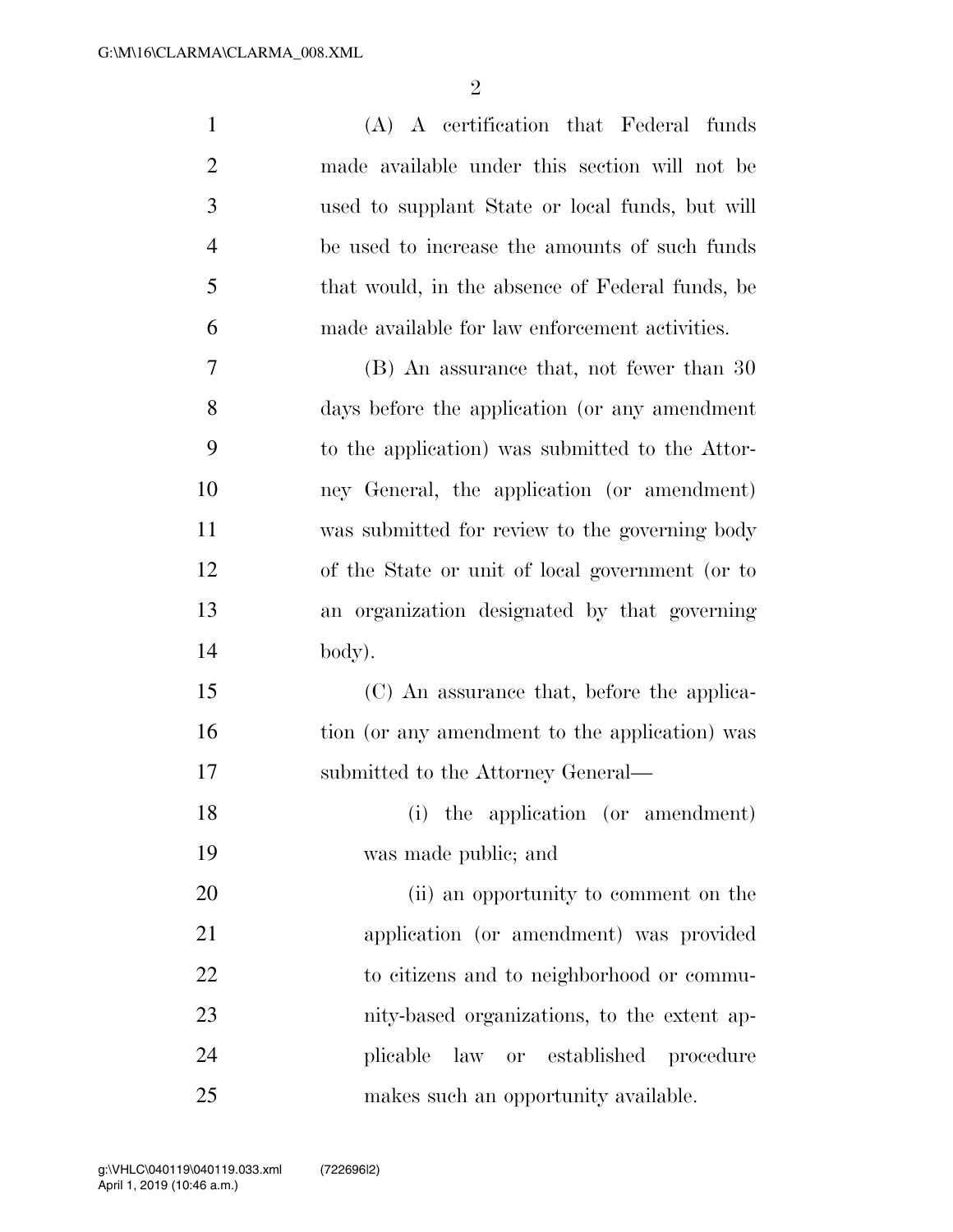| $\mathbf{1}$   | (D) An assurance that, for each fiscal year       |
|----------------|---------------------------------------------------|
| $\overline{2}$ | covered by an application, the applicant shall    |
| 3              | maintain and report such data, records, and in-   |
| $\overline{4}$ | formation (programmatic and financial) as the     |
| 5              | Attorney General may reasonably require.          |
| 6              | (E) A certification, made in a form accept-       |
| 7              | able to the Attorney General and executed by      |
| 8              | the chief executive officer of the applicant (or  |
| 9              | by another officer of the applicant, if qualified |
| 10             | under regulations promulgated by the Attorney     |
| 11             | General), that-                                   |
| 12             | (i) the programs to be funded by the              |
| 13             | grant meet all the requirements of this sec-      |
| 14             | tion;                                             |
| 15             | (ii) all the information contained in             |
| 16             | the application is correct;                       |
| 17             | (iii) there has been appropriate co-              |
| 18             | ordination with affected agencies; and            |
| 19             | (iv) the applicant will comply with all           |
| 20             | provisions of this section and all other ap-      |
| 21             | plicable Federal laws.                            |
| 22             | (F) A certification that the State or in the      |
| 23             | case of a unit of local government, the State in  |
| 24             | which the unit of local government is located,    |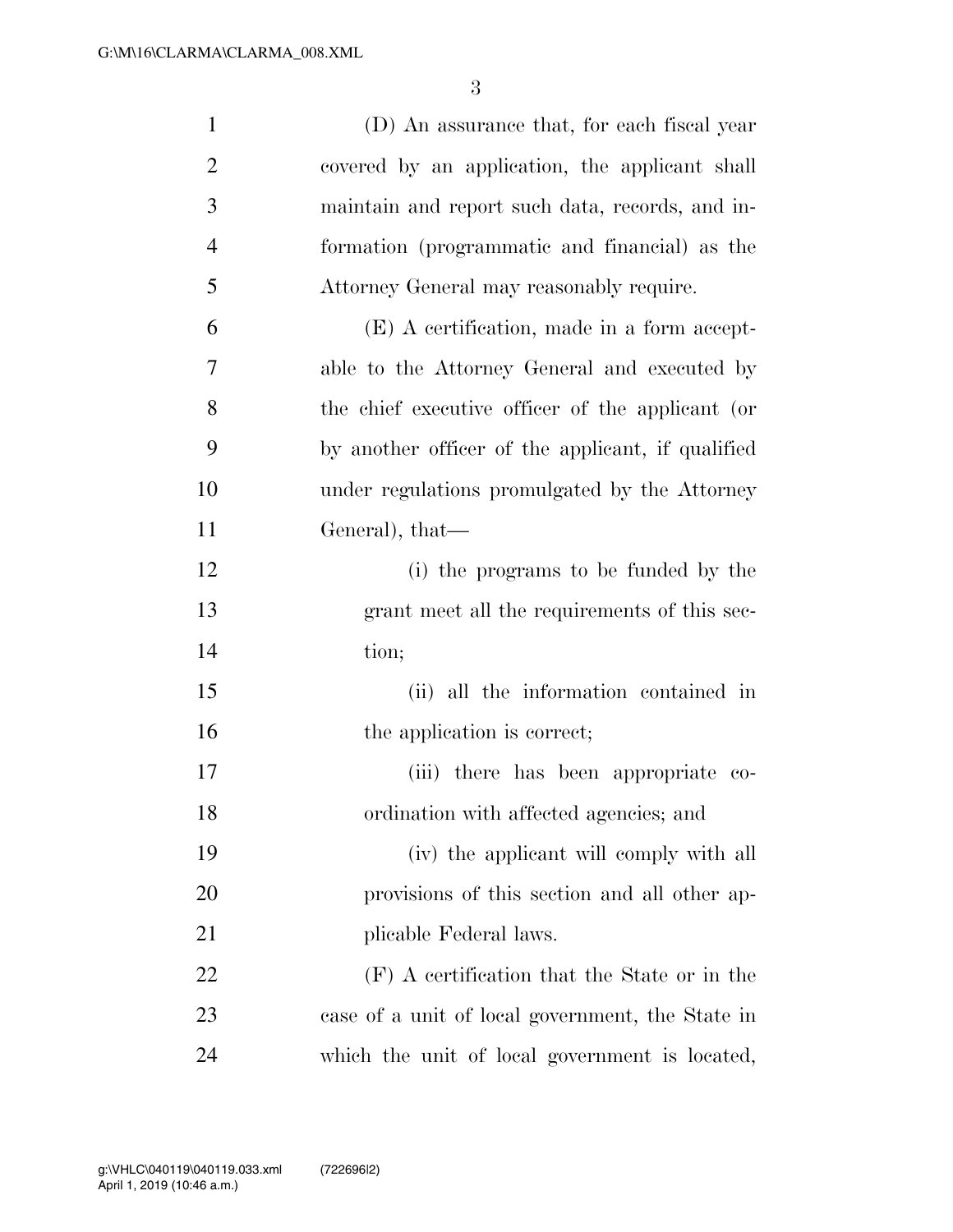| $\mathbf{1}$   | in effect criminal laws which prohibit<br>has          |
|----------------|--------------------------------------------------------|
| $\overline{2}$ | cybercrimes against individuals.                       |
| 3              | $(G)$ A certification that any equipment de-           |
| $\overline{4}$ | scribed in subsection $(c)(7)$ purchased using         |
| 5              | grant funds awarded under this section will be         |
| 6              | used primarily for investigations and forensic         |
| 7              | analysis of evidence in matters involving              |
| 8              | cybercrimes against individuals.                       |
| 9              | (c) USE OF FUNDS.—Grants awarded under this sec-       |
| 10             | tion may only be used for programs that provide—       |
| 11             | (1) training for State or local law enforcement        |
| 12             | personnel relating to cybercrimes against individuals, |
| 13             | including—                                             |
| 14             | (A) training such personnel to identify and            |
| 15             | protect victims of cybercrimes against individ-        |
| 16             | uals;                                                  |
| 17             | (B) training such personnel to utilize Fed-            |
| 18             | eral, State, local, and other resources to assist      |
| 19             | victims of cybercrimes against individuals;            |
| 20             | (C) training such personnel to identify and            |
| 21             | investigate cybercrimes against individuals;           |
| 22             | (D) training such personnel to enforce and             |
| 23             | laws that prohibit cybercrimes<br>utilize<br>the       |
| 24             | against individuals;                                   |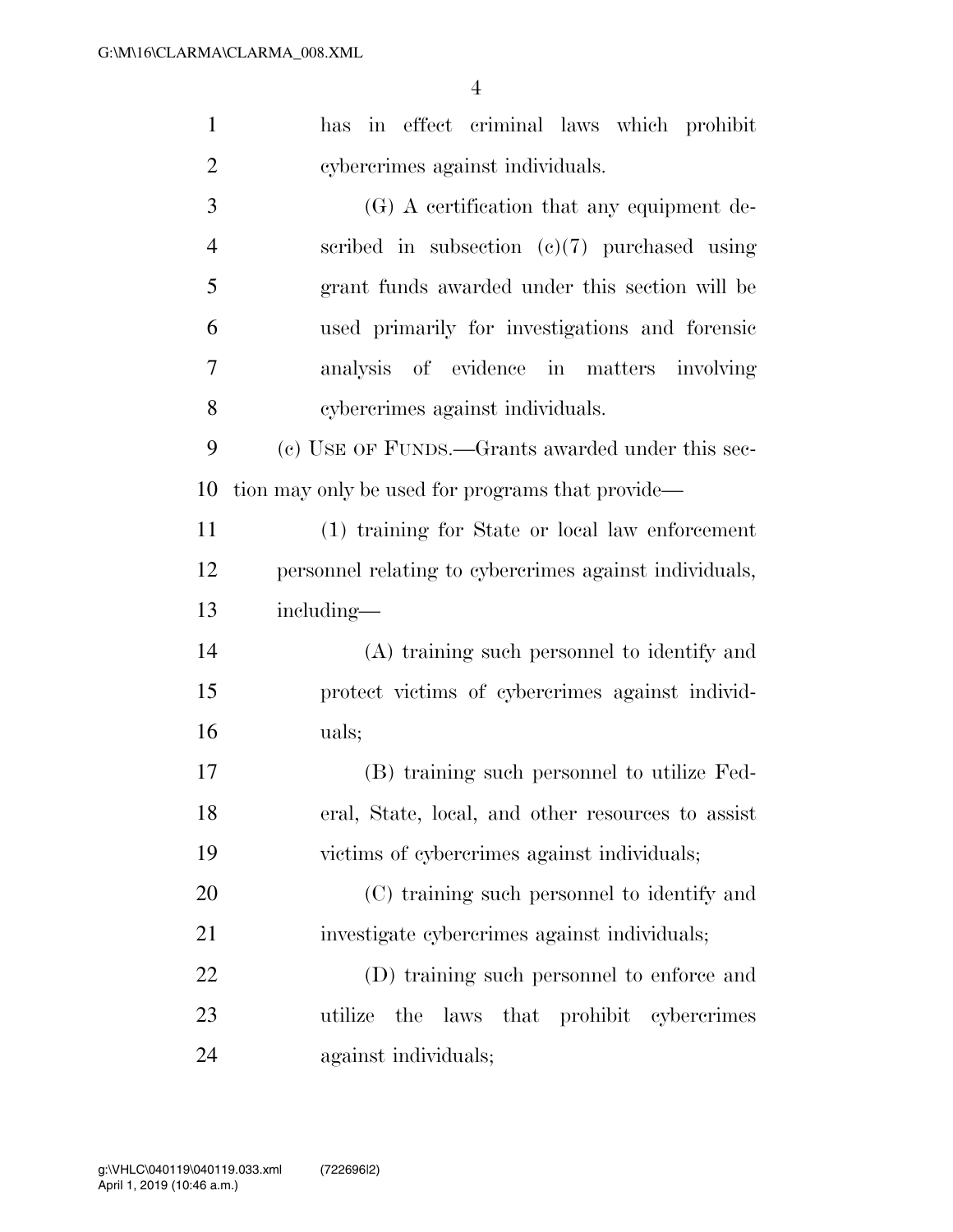| $\mathbf{1}$   | (E) training such personnel to utilize tech-            |
|----------------|---------------------------------------------------------|
| $\overline{2}$ | nology to assist in the investigation of                |
| 3              | cybercrimes against individuals and enforce-            |
| $\overline{4}$ | ment of laws that prohibit such crimes; and             |
| 5              | (F) the payment of overtime incurred as a               |
| 6              | result of such training;                                |
| 7              | (2) training for State or local prosecutors,            |
| 8              | judges, and judicial personnel, relating<br>$\qquad$ to |
| 9              | cybercrimes against individuals, including-             |
| 10             | (A) training such personnel to identify, in-            |
| 11             | vestigate, prosecute, or adjudicate cybercrimes         |
| 12             | against individuals;                                    |
| 13             | (B) training such personnel to utilize laws             |
| 14             | that prohibit cybercrimes against individuals;          |
| 15             | (C) training such personnel to utilize Fed-             |
| 16             | eral, State, local, and other resources to assist       |
| 17             | victims of cybercrimes against individuals; and         |
| 18             | (D) training such personnel to utilize tech-            |
| 19             | nology to assist in the prosecution or adjudica-        |
| 20             | tion of acts of cybercrimes against individuals,        |
| 21             | including the use of technology to protect vic-         |
| 22             | tims of such crimes;                                    |
| 23             | (3) training for State or local emergency dis-          |
| 24             | patch personnel relating to cybercrimes against indi-   |
| 25             | viduals, including—                                     |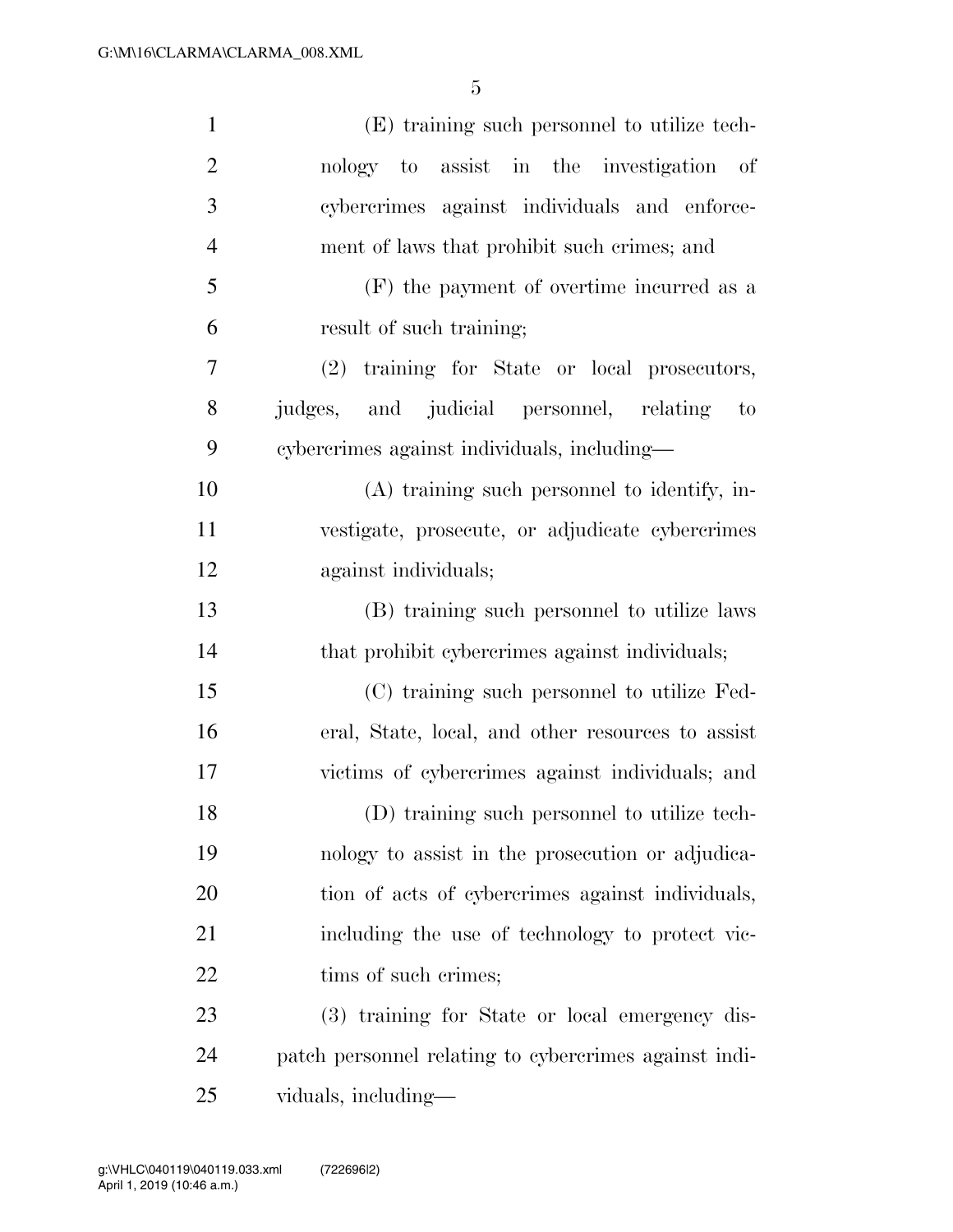| $\mathbf{1}$   | (A) training such personnel to identify and           |
|----------------|-------------------------------------------------------|
| $\overline{2}$ | protect victims of cybercrimes against individ-       |
| 3              | uals;                                                 |
| $\overline{4}$ | (B) training such personnel to utilize Fed-           |
| 5              | eral, State, local, and other resources to assist     |
| 6              | victims of cybercrimes against individuals;           |
| 7              | (C) training such personnel to utilize tech-          |
| 8              | nology to assist in the identification of and re-     |
| 9              | sponse to cybercrimes against individuals; and        |
| 10             | (D) the payment of overtime incurred as a             |
| 11             | result of such training;                              |
| 12             | (4) assistance to State or local law enforcement      |
| 13             | agencies in enforcing laws that prohibit cybercrimes  |
| 14             | against individuals, including expenses incurred in   |
| 15             | performing enforcement operations, such as overtime   |
| 16             | payments;                                             |
| 17             | (5) assistance to State or local law enforcement      |
| 18             | agencies in educating the public in order to prevent, |
| 19             | deter, and identify violations of laws that prohibit  |
| 20             | cybercrimes against individuals;                      |
| 21             | $(6)$ assistance to State or local law enforcement    |
| 22             | agencies to establish task forces that operate solely |
| 23             | to conduct investigations, forensic analyses of evi-  |
| 24             | dence, and prosecutions in matters involving          |
| 25             | cybercrimes against individuals;                      |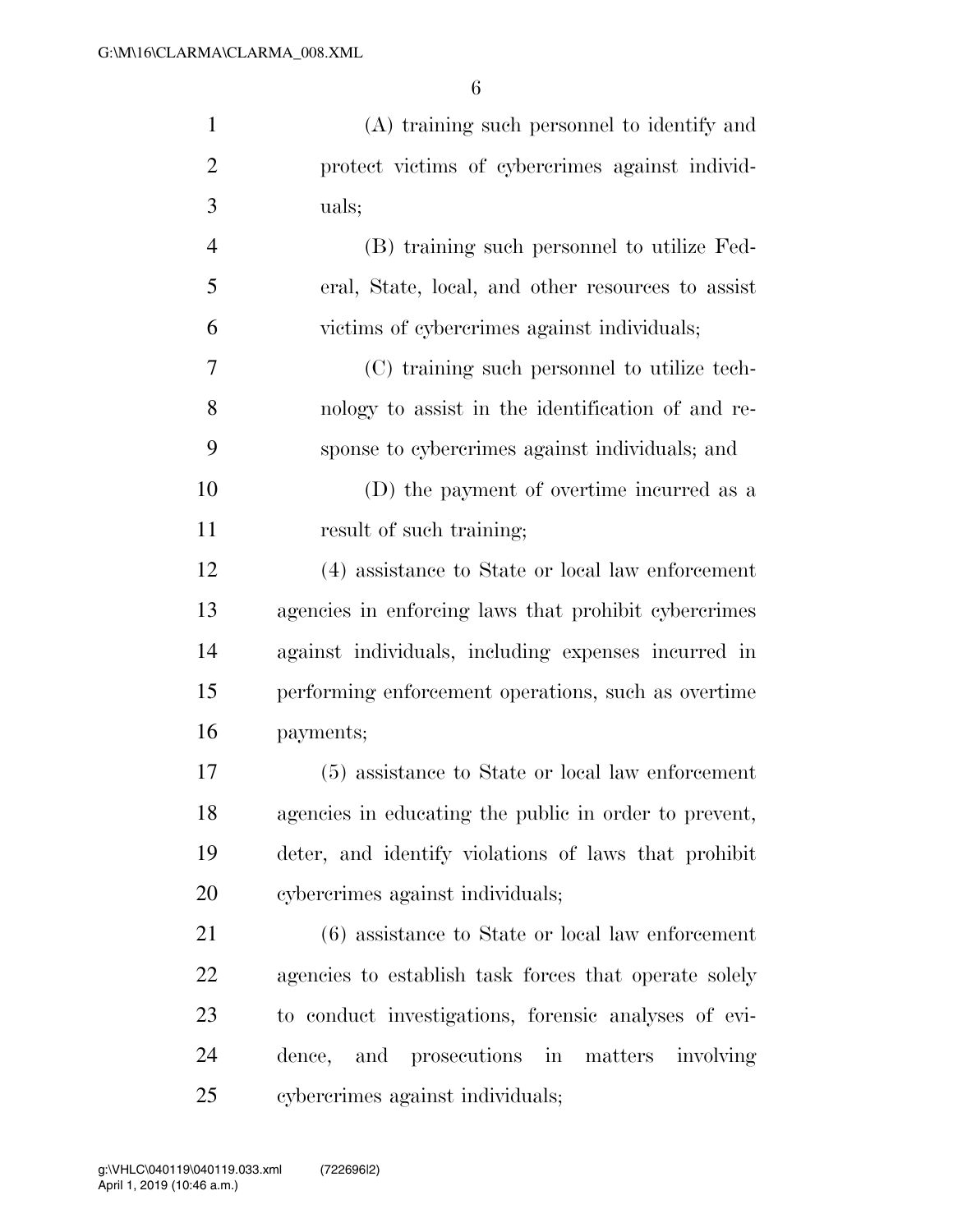(7) assistance to State or local law enforcement and prosecutors in acquiring computers, computer equipment, and other equipment necessary to con- duct investigations and forensic analysis of evidence in matters involving cybercrimes against individuals, including expenses incurred in the training, mainte- nance, or acquisition of technical updates necessary for the use of such equipment for the duration of a reasonable period of use of such equipment;

 (8) assistance in the facilitation and promotion of sharing, with State and local law enforcement of- ficers and prosecutors, of the expertise and informa- tion of Federal law enforcement agencies about the investigation, analysis, and prosecution of matters involving laws that prohibit cybercrimes against indi- viduals, including the use of multijurisdictional task forces; or

 (9) assistance to State and local law enforce- ment and prosecutors in processing interstate extra- dition requests for violations of laws involving cybercrimes against individuals, including expenses 22 incurred in the extradition of an offender from one State to another.

 (d) REPORT TO THE SECRETARY.—On the date that is one year after the date on which a State or unit of local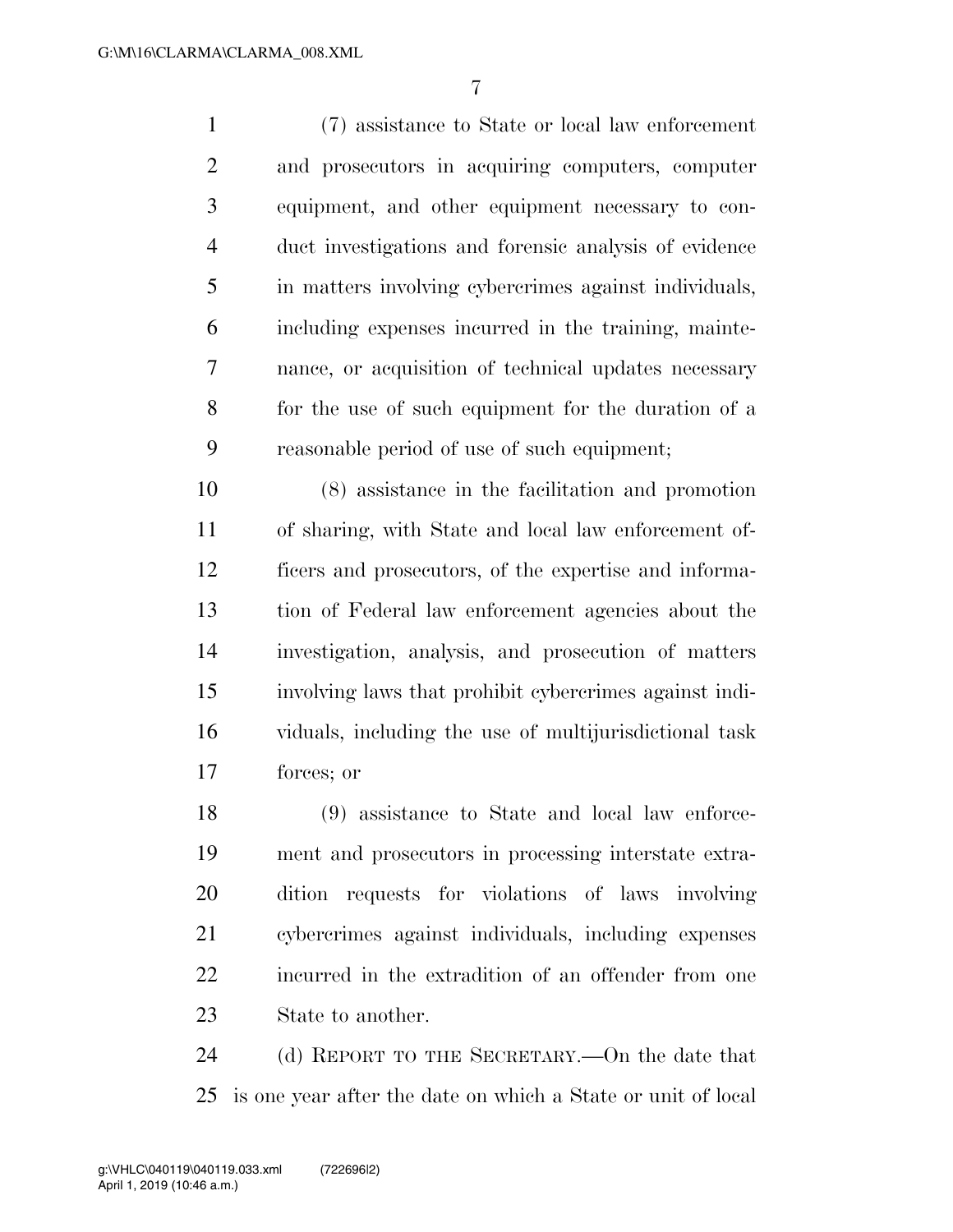government receives a grant under this section, and annu- ally thereafter, the chief executive of such State or unit of local government shall submit to the Attorney General a report which contains— (1) a summary of the activities carried out dur-

- ing the previous year with any grant received by such State or unit of local government;
- (2) an evaluation of the results of such activi-ties; and
- (3) such other information as the Attorney General may reasonably require.

 (e) REPORT TO CONGRESS.—Not later than Novem- ber 1 of each even-numbered fiscal year, the Attorney General shall submit to the Committee on the Judiciary of the House of Representatives and the Committee on the Judiciary of the Senate a report that contains a com- pilation of the information contained in the report sub-mitted under subsection (d).

(f) AUTHORIZATION OF APPROPRIATIONS.—

 (1) IN GENERAL.—There are authorized to be appropriated to carry out this section \$20,000,000 for each of fiscal years 2020 through 2024.

 (2) LIMITATION.—Of the amount made avail- able under paragraph (1) in any fiscal year, not more than 5 percent may be used for evaluation,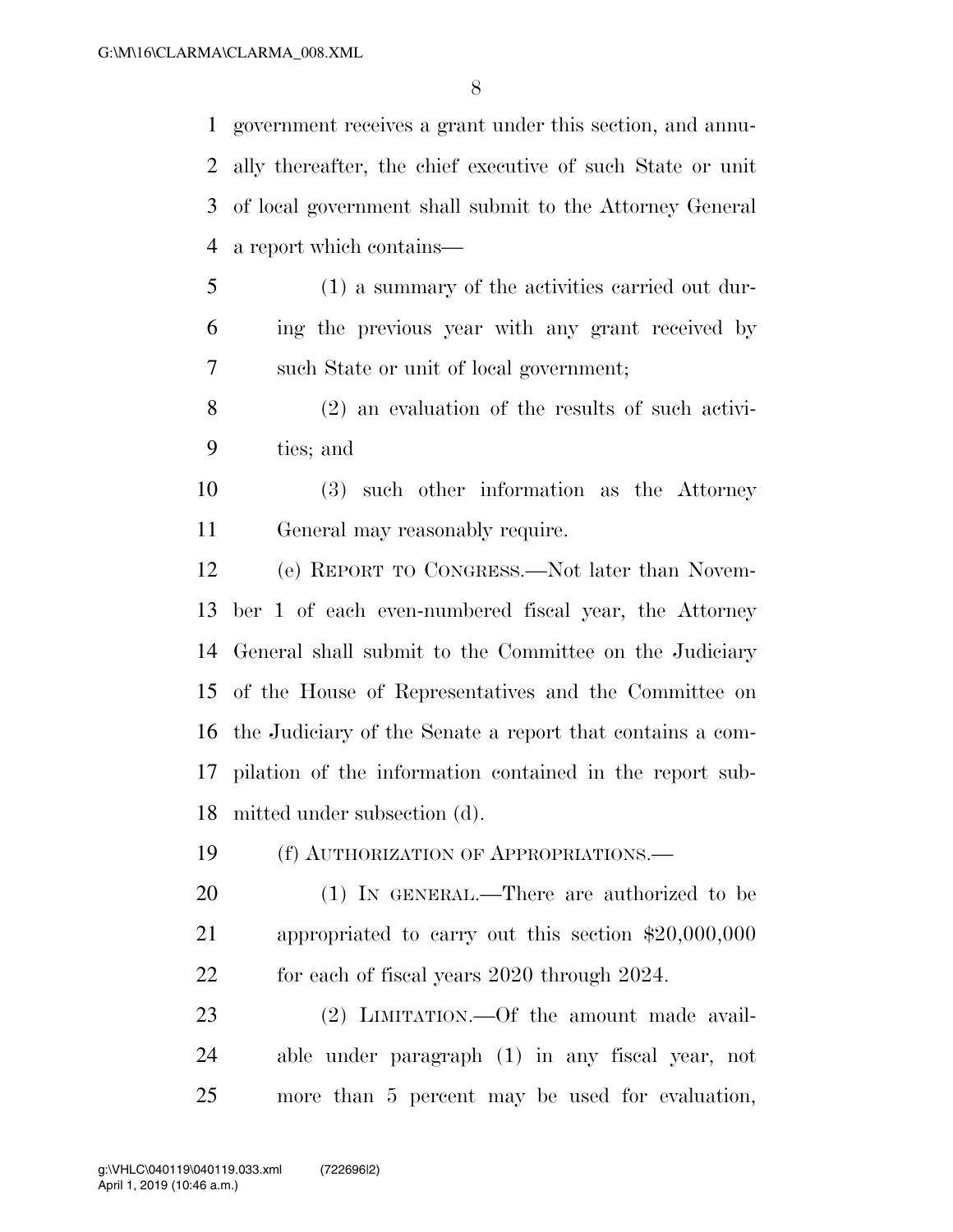| $\mathbf{1}$   | monitoring, technical assistance, salaries, and ad-      |
|----------------|----------------------------------------------------------|
| $\overline{2}$ | ministrative expenses.                                   |
| 3              | $(g)$ DEFINITIONS.—In this section:                      |
| $\overline{4}$ | (1) The term "cybercrimes against individuals"           |
| 5              | means the criminal offenses applicable in the rel-       |
| 6              | evant State or unit of local government that involve     |
| 7              | the use of a computer to cause personal harm to an       |
| 8              | individual, such as the use of a computer to harass,     |
| 9              | threaten, stalk, extort, coerce, cause fear, intimidate, |
| 10             | without consent distribute intimate images of, or vio-   |
| 11             | late the privacy of, an individual, except that—         |
| 12             | $(A)$ use of a computer need not be an ele-              |
| 13             | ment of such an offense; and                             |
| 14             | (B) such term does not include the use of                |
| 15             | a computer to cause harm to a commercial enti-           |
| 16             | ty, government agency, or any non-natural per-           |
| 17             | sons.                                                    |
| 18             | $(2)$ The term "computer" includes a computer            |
| 19             | network and an interactive electronic device.            |
| 20             | SEC. 1502. NATIONAL RESOURCE CENTER GRANT.               |
| 21             | (a) IN GENERAL.—Subject to the availability of ap-       |

 propriations, the Attorney General shall award a grant under this section to an eligible entity for the purpose of the establishment and maintenance of a National Re-source Center on Cybercrimes Against Individuals to pro-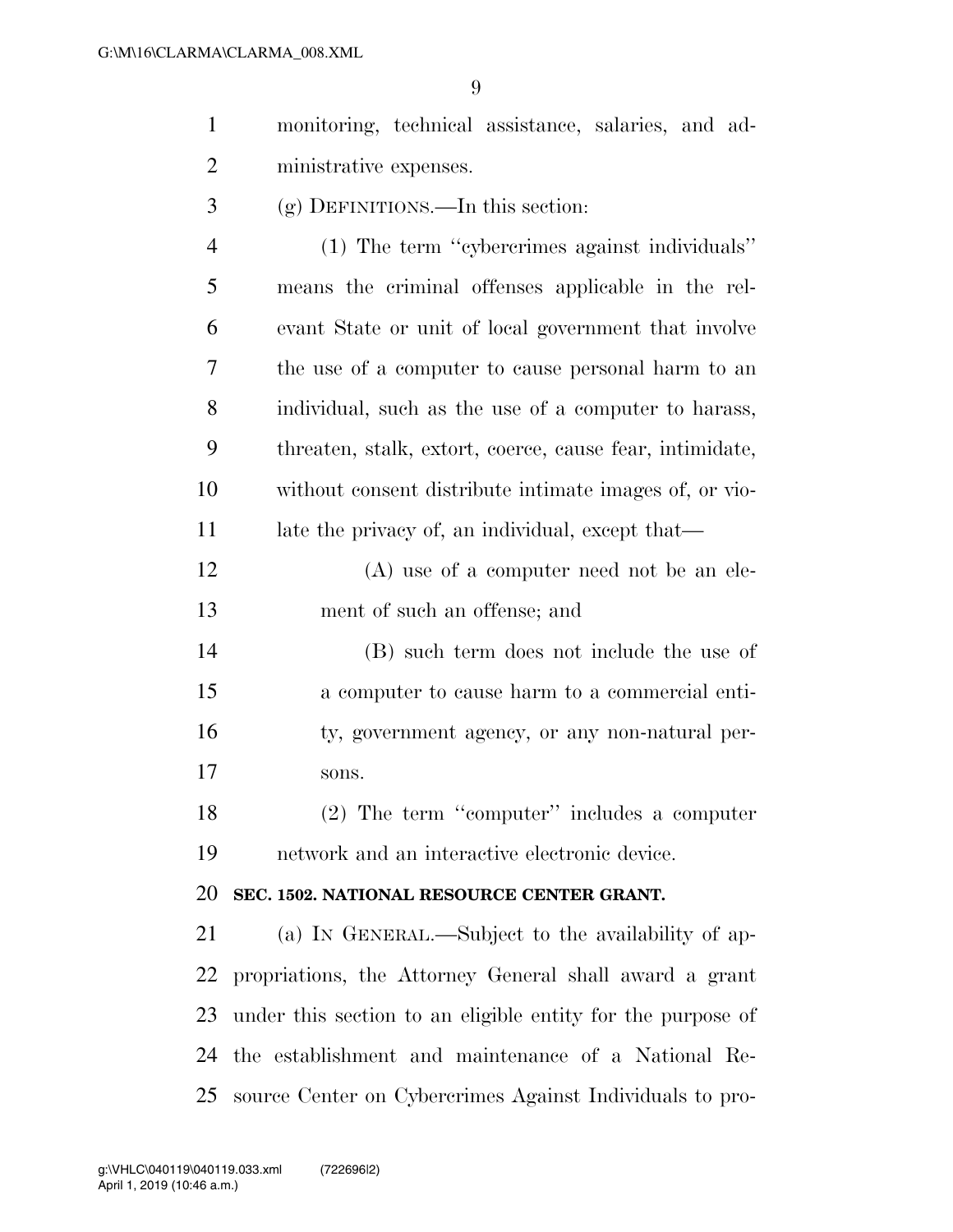vide resource information, training, and technical assist- ance to improve the capacity of individuals, organizations, governmental entities, and communities to prevent, en-force, and prosecute cybercrimes against individuals.

 (b) APPLICATION.—To request a grant under this section, an eligible entity shall submit an application to the Attorney General not later than 90 days after the date on which funds to carry out this section are appropriated for fiscal year 2020 in such form as the Attorney General may require. Such application shall include the following:

 (1) An assurance that, for each fiscal year cov- ered by an application, the applicant shall maintain and report such data, records, and information (pro- grammatic and financial) as the Attorney General may reasonably require.

 (2) A certification, made in a form acceptable to the Attorney General, that—

 (A) the programs funded by the grant meet all the requirements of this section;

 (B) all the information contained in the application is correct; and

22 (C) the applicant will comply with all pro- visions of this section and all other applicable Federal laws.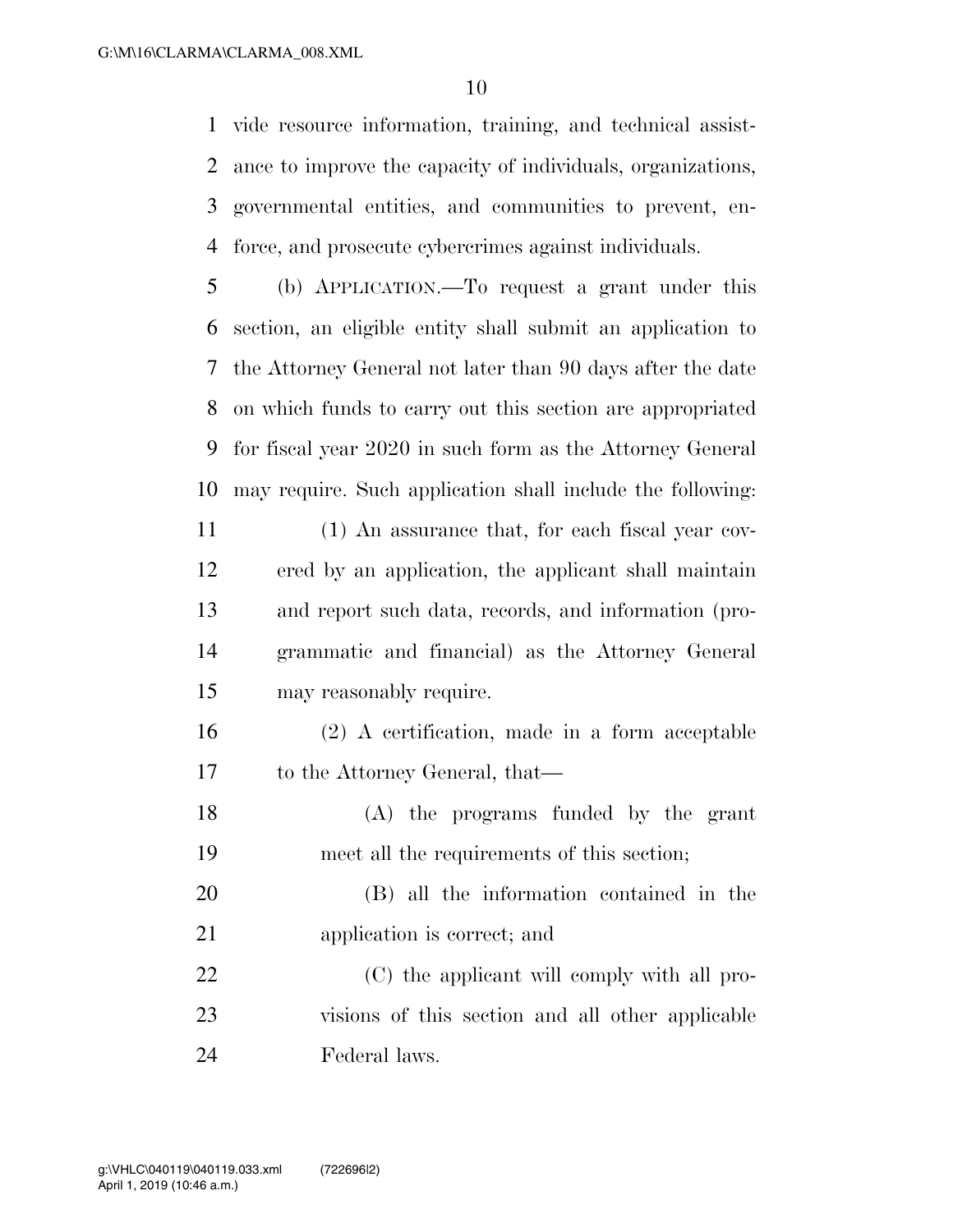| $\mathbf{1}$   | (c) USE OF FUNDS.—The eligible entity awarded a         |
|----------------|---------------------------------------------------------|
| $\overline{2}$ | grant under this section shall use such amounts for the |
| 3              | establishment and maintenance of a National Resource    |
| $\overline{4}$ | Center on Cybercrimes Against Individuals, which shall— |
| 5              | (1) offer a comprehensive array of technical as-        |
| 6              | sistance and training resources to Federal, State,      |
| 7              | and local governmental agencies, community-based        |
| 8              | organizations, and other professionals and interested   |
| 9              | parties, related to cybercrimes against individuals,    |
| 10             | including programs and research related to victims;     |
| 11             | (2) maintain a resource library which shall col-        |
| 12             | lect, prepare, analyze, and disseminate information     |
| 13             | and statistics related to—                              |
| 14             | (A) the incidence of cybercrimes against                |
| 15             | individuals;                                            |
| 16             | (B) the enforcement, and prosecution of                 |
| 17             | laws relating to cybercrimes against individuals;       |
| 18             | and                                                     |
| 19             | (C) the provision of supportive services and            |
| 20             | resources for victims of cybercrimes against in-        |
| 21             | dividuals; and                                          |
| 22             | $(3)$ conduct research related to-                      |
| 23             | (A) the causes of cybercrimes against indi-             |
|                |                                                         |

viduals;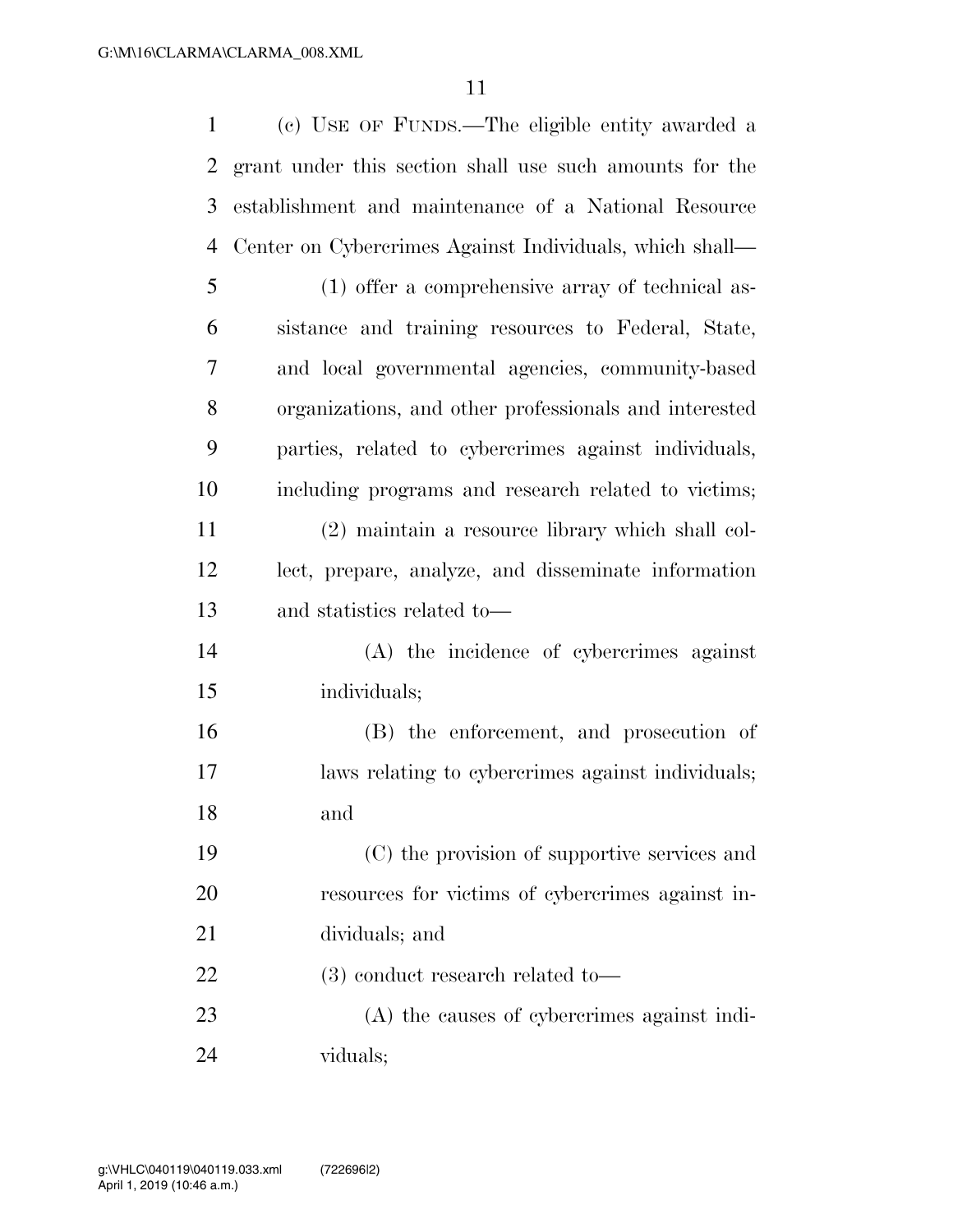| $\mathbf{1}$   | (B) the effect of cybercrimes against indi-                |
|----------------|------------------------------------------------------------|
| $\overline{2}$ | viduals on victims of such crimes; and                     |
| 3              | (C) model solutions to prevent or deter                    |
| $\overline{4}$ | cybercrimes against individuals or to enforce              |
| 5              | the laws relating to cybercrimes against individ-          |
| 6              | uals.                                                      |
| 7              | (d) DURATION OF GRANT.—                                    |
| 8              | (1) IN GENERAL.—The grant awarded under                    |
| 9              | this section shall be awarded for a period of 5 years.     |
| 10             | $(2)$ RENEWAL.—A grant under this section may              |
| 11             | be renewed for additional 5-year periods if the At-        |
| 12             | torney General determines that the funds made              |
| 13             | available to the recipient were used in a manner de-       |
| 14             | scribed in subsection (c), and if the recipient resub-     |
| 15             | mits an application described in subsection (b) in         |
| 16             | such form, and at such time as the Attorney General        |
| 17             | may reasonably require.                                    |
| 18             | (e) SUBGRANTS.—The eligible entity awarded a grant         |
| 19             | under this section may make subgrants to other nonprofit   |
| 20             | private organizations with relevant subject matter exper-  |
| 21             | tise in order to establish and maintain the National Re-   |
| 22             | source Center on Cybercrimes Against Individuals in ac-    |
| 23             | cordance with subsection (c).                              |
| 24             | (f) REPORT TO THE SECRETARY.—On the date that              |
| 25             | is one year after the date on which an eligible entity re- |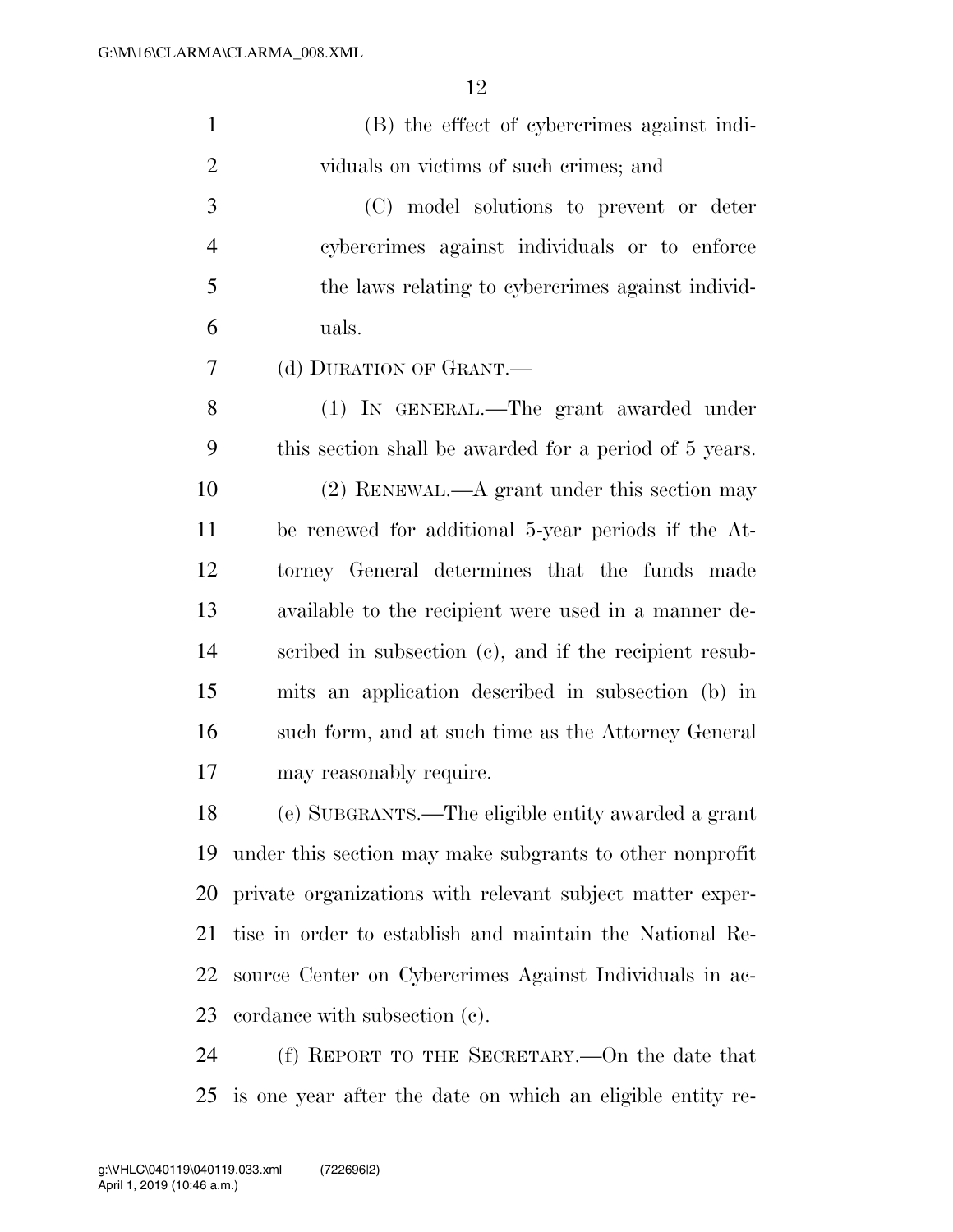ceives a grant under this section, and annually thereafter for the duration of the grant period, the entity shall sub-mit to the Attorney General a report which contains—

- (1) a summary of the activities carried out under the grant program during the previous year; (2) an evaluation of the results of such activi-ties; and
- (3) such other information as the Attorney General may reasonably require.

 (g) REPORT TO CONGRESS.—Not later than Novem- ber 1 of each even-numbered fiscal year, the Attorney General shall submit to the Committee on the Judiciary of the House of Representatives and the Committee on the Judiciary of the Senate a report that contains a com- pilation of the information contained in the report sub-mitted under subsection (d).

 (h) AUTHORIZATION OF APPROPRIATIONS.—There are authorized to be appropriated to carry out this section \$4,000,000 for each of fiscal years 2020 through 2024.

20 (i) DEFINITIONS.—In this section:

21 (1) CYBERCRIMES AGAINST INDIVIDUALS.—The term ''cybercrimes against individuals'' has the 23 meaning given such term in section  $1501(g)$ .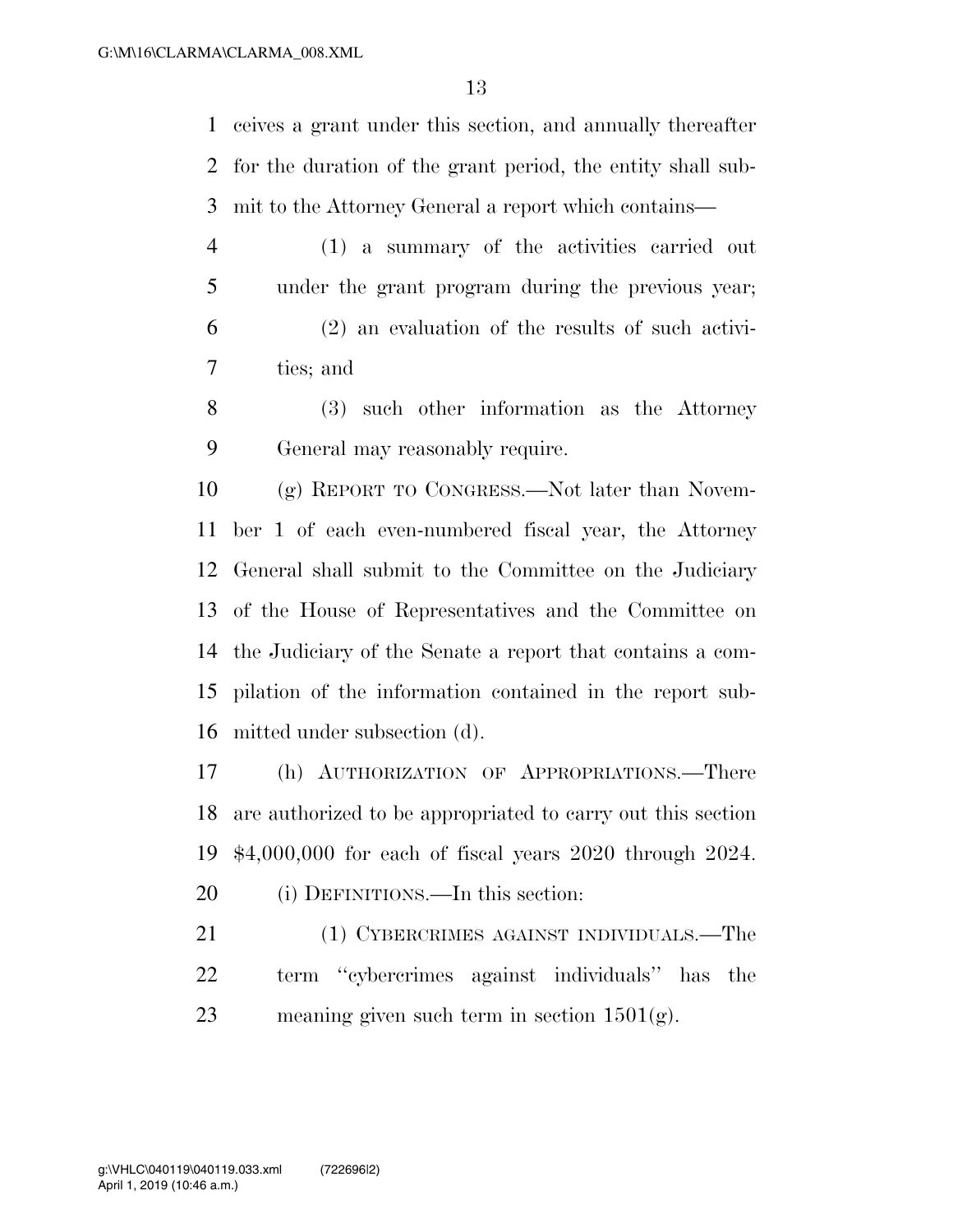| $\mathbf{1}$   | (2) ELIGIBLE ENTITY.—The term "eligible enti-            |
|----------------|----------------------------------------------------------|
| $\overline{2}$ | ty" means a nonprofit private organization that fo-      |
| 3              | cuses on cybercrimes against individuals and that—       |
| $\overline{4}$ | (A) provides documentation to the Attor-                 |
| 5              | ney General demonstrating experience working             |
| 6              | directly on issues of cybercrimes against indi-          |
| 7              | viduals; and                                             |
| 8              | (B) includes on the entity's advisory board              |
| 9              | representatives who have a documented history            |
| 10             | of working directly on issues of cybercrimes             |
| 11             | against individuals and who are geographically           |
| 12             | and culturally diverse.                                  |
|                |                                                          |
| 13             | SEC. 1503. NATIONAL STRATEGY, CLASSIFICATION, AND RE-    |
| 14             | PORTING ON CYBERCRIME.                                   |
| 15             | (a) DEFINITIONS.—In this section:                        |
| 16             | (1) COMPUTER.—The term "computer" in-                    |
| 17             | cludes a computer network and any interactive elec-      |
| 18             | tronic device.                                           |
| 19             | (2) CYBERCRIME AGAINST INDIVIDUALS.—The                  |
| 20             | term "cybercrime against individuals" means a Fed-       |
| 21             | eral, State, or local criminal offense that involves the |
| 22             | use of a computer to cause personal harm to an in-       |
| 23             | dividual, such as the use of a computer to harass,       |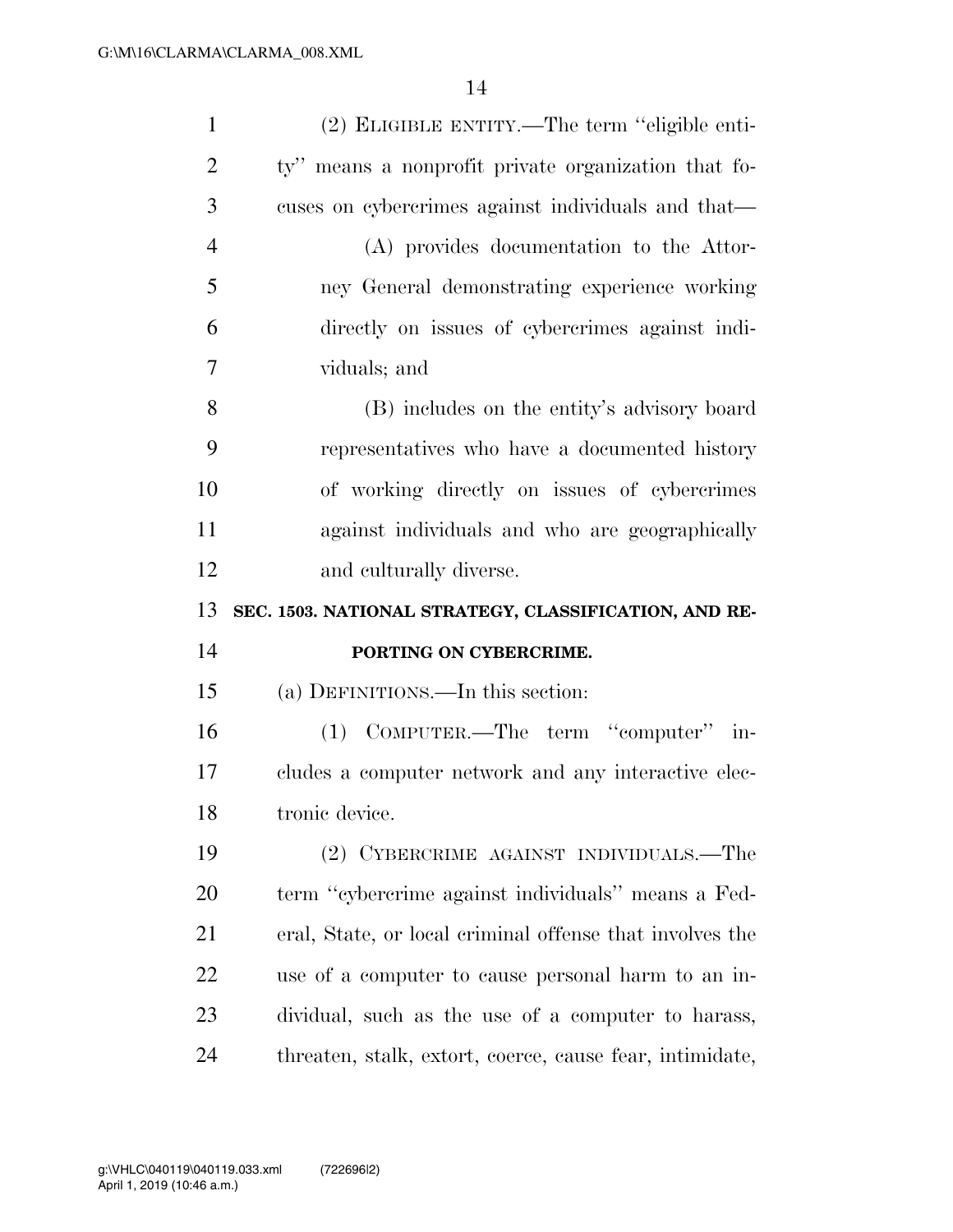| $\mathbf{1}$   | without consent distribute intimate images of, or vio-    |
|----------------|-----------------------------------------------------------|
| $\overline{2}$ | late the privacy of, an individual, except that—          |
| 3              | $(A)$ use of a computer need not be an ele-               |
| $\overline{4}$ | ment of the offense; and                                  |
| 5              | (B) the term does not include the use of a                |
| 6              | computer to cause harm to a commercial entity,            |
| 7              | government agency, or non-natural person.                 |
| 8              | (b) NATIONAL STRATEGY.—The Attorney General               |
| 9              | shall develop a national strategy to—                     |
| 10             | (1) reduce the incidence of cybercrimes against           |
| 11             | individuals;                                              |
| 12             | (2) coordinate investigations of cybercrimes              |
| 13             | against individuals by Federal law enforcement            |
| 14             | agencies; and                                             |
| 15             | (3) increase the number of Federal prosecutions           |
| 16             | of cybercrimes against individuals.                       |
| 17             | (c) CLASSIFICATION OF CYBERCRIMES AGAINST IN-             |
| 18             | DIVIDUALS FOR PURPOSES OF CRIME REPORTS.—In ac-           |
| 19             | cordance with the authority of the Attorney General under |
| 20             | section 534 of title 28, United States Code, the Director |
| 21             | of the Federal Bureau of Investigation shall—             |
| 22             | (1) design and create within the Uniform Crime            |
| 23             | Reports a category for offenses that constitute           |
| 24             | cybercrimes against individuals;                          |